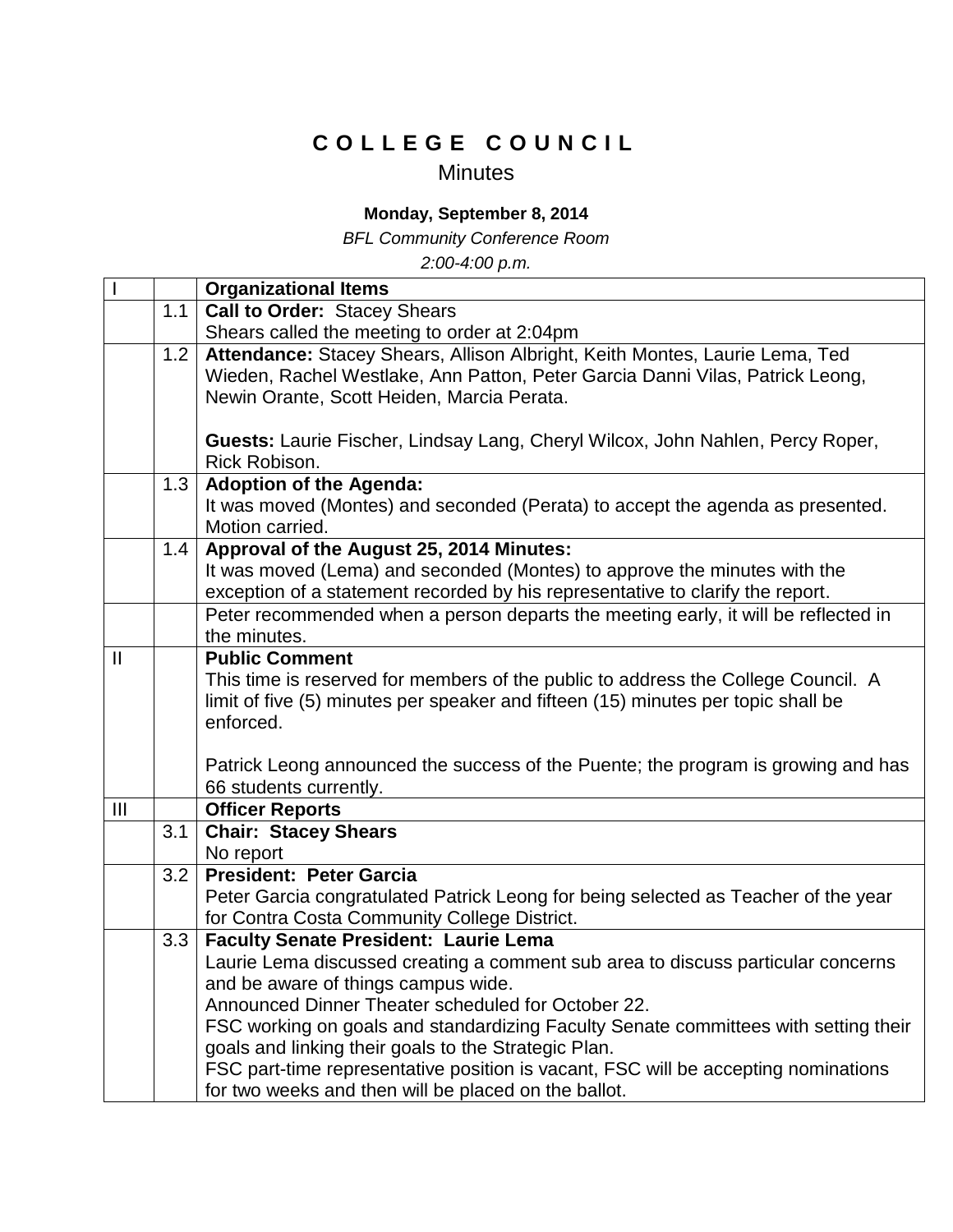|    | 3.4 | <b>Classified Senate President: Scott Heiden</b>                                        |
|----|-----|-----------------------------------------------------------------------------------------|
|    |     | Announced the Performing Arts Center will be presenting the production of the           |
|    |     | Wedding Singer.                                                                         |
|    |     | Classified Senate has held back to back weekly meetings                                 |
|    |     | Ted Wieden presented the Actionable Improvement Plan/Strategic Plan cross walk at       |
|    |     | last meeting, also Newin and Beth presented the SSSP plan.                              |
|    |     | Lesley Agostino has taken a new interim position; and cannot participate in Classified  |
|    |     | Senate during this time. The committee is looking for replacement Vice President.       |
|    |     |                                                                                         |
|    | 3.5 | <b>ASDVC: Keith Montes</b>                                                              |
|    |     | The ASDVC has just become aware of the new Brown Act rules; they are adapting           |
|    |     | the changes with the ASDVC. Over 70 students came to the Orientation process.           |
|    |     | Not everyone made it through the process. Student complaints occurred regarding         |
|    |     | the submissions of the signatures. At this time they do not have an official appeal     |
|    |     | process, a new process is being adopted.                                                |
|    |     |                                                                                         |
|    |     | Inter Club Council will be meeting this next Tuesday, and goals setting sessions will   |
|    |     | occur. The VP Student Services Newin Orante will be speaking about Student Equity,      |
|    |     | Dean, Beth Hauscarriague will discuss SSSP and Ted Wieden will discuss                  |
|    |     | Accreditation.                                                                          |
|    |     |                                                                                         |
| IV |     | <b>College Plans</b>                                                                    |
|    | 4.1 | <b>Information Technology:</b>                                                          |
|    |     | Peter Garcia reviewed that last semester the Information Technology Plan was            |
|    |     | approved by College Council and forwarded to the president for approval. Peter          |
|    |     | discussed that the plan was written before the Strategic plan was completed. He will    |
|    |     | tentatively approve the plan for a year, with the understanding that a cross walk       |
|    |     | between the IT and Strategic Plan will need to be completed.                            |
|    |     |                                                                                         |
|    |     | Ted Wieden noted Goal 3 on Page 35, could relate to the IT plan.                        |
|    | 4.2 | <b>Professional Development Plan</b>                                                    |
|    |     | The plan is still in process, Rachel Westlake mentioned they were in the process of     |
|    |     | determining how HTA, a consulting agency may assist. Peter Garcia stated we have        |
|    |     | never had a professional development plan before and we might need to make an           |
|    |     | investment for the professional development plan.                                       |
|    |     | Newin mentioned the Equity and SSSP plans have professional development written         |
|    |     | in them.                                                                                |
|    |     |                                                                                         |
|    |     | Laurie, Scott, Peter and Rick will meet to discuss the needs of professional            |
|    |     | development at this time.                                                               |
|    | 4.3 | <b>Developmental Education Strategic Plan</b>                                           |
|    |     | Lindsey Lang, Laury Fischer and Cheryl Wilcox reviewed the work done on the plan        |
|    |     | and made revisions for the outcomes. They met with many committees last year to         |
|    |     | embed it in the Strategic Plan. They have revised the plan and are bringing it back for |
|    |     | acceptance. The committee is having difficulty costing the plan out. Next steps         |